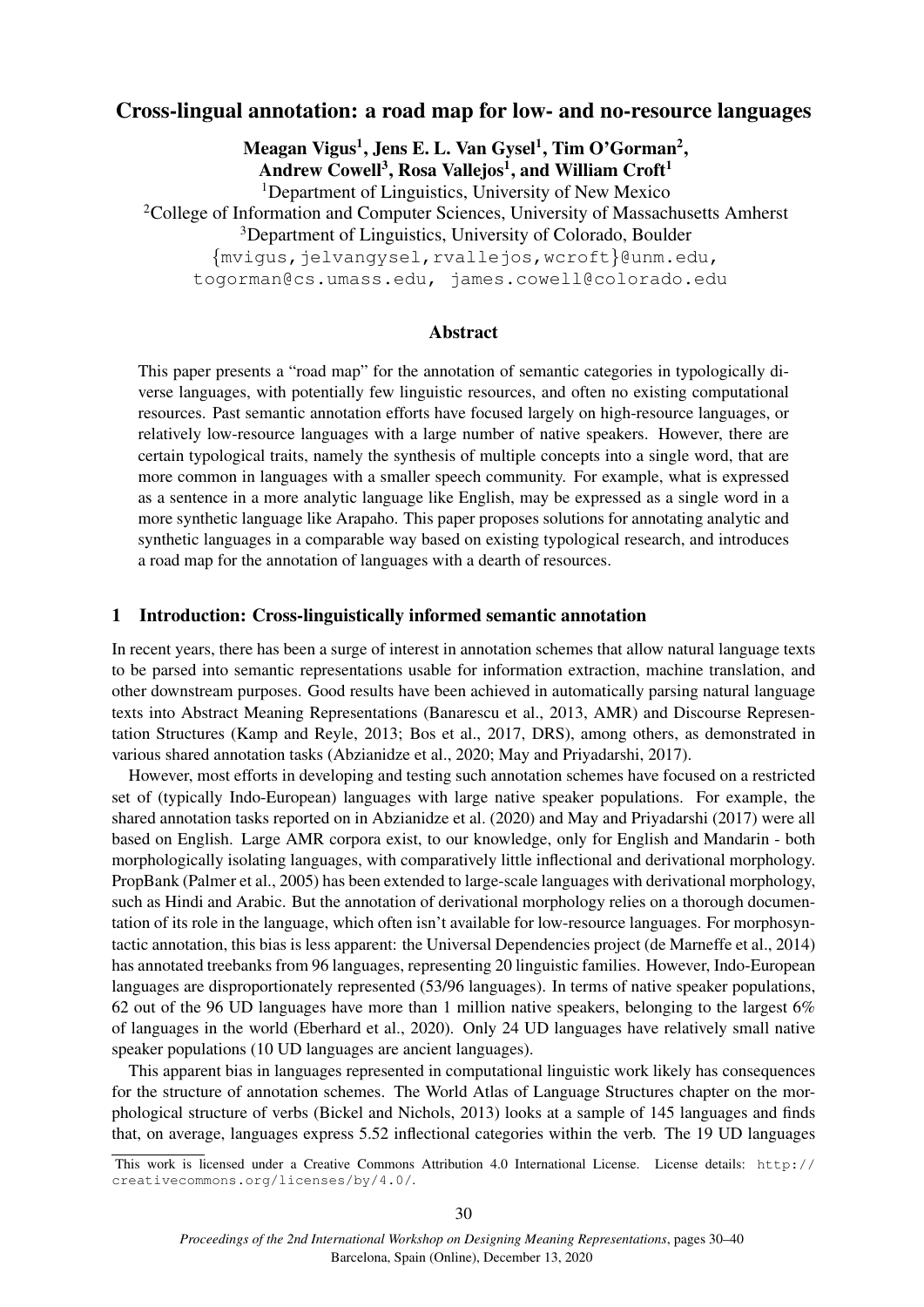with more than 10 million native speakers that are also included in Bickel and Nichols' (2013) sample express only an average of 4 inflectional categories within the verb - exemplifying a known correlation between morphological complexity and demographic factors (Lupyan and Dale, 2010). The annotation schemes developed in the context of high-population, typically Indo-European languages, may therefore not carry over well to smaller-scale, often more morphologically complex languages. Many smaller-scale languages do not have a long history of linguistic analysis, and therefore understanding of their structure may be progressing in tandem with annotation efforts.

Expanding annotation efforts to such morphosyntactically diverse languages may, apart from simply expanding typologically sound coverage of annotation efforts, improve the overall utility of annotation schemes. Cross-linguistic annotation schemes must incorporate a certain amount of flexibility in order to deal with differences in conventionalized semantic distinctions, and the morphosyntactic expression of these distinctions. This flexibility in design can also benefit monolingual annotation, by allowing for flexibility with annotators who have different levels of linguistic training.

For that reason, this paper proposes solutions for extending AMR to as many languages as possible, including a "road map" for languages with few existing resources. This provides a starting point for flexible but consistent annotation of a number of semantic categories. It also describes how the cross-linguistic diversity in morphosyntax, paired with pre-existing linguistic analyses and resources, can inform the design of a flexible annotation process. This road map provides steps towards more detailed semantic annotation, as the linguistic analysis of the language progresses and computational resources are created, in order to eventually arrive at the same level of specificity in annotations as in high-resource languages. The creation of a comparable cross-linguistic semantic annotation scheme is of course a larger topic than can be covered in a single paper; this paper sets forth a general approach for dealing with differences in linguistic properties and resource availability (the road map), and specific annotation solutions for certain semantic categories and morphosyntactic phenomena (e.g., synthesis).

In this paper, examples are drawn from three no- or low-resource languages: Sanapaná, Kukama, and Arapaho. Sanapana (Enlhet-Enenlhet) has about 1000 native speakers living in Paraguay. Aside ´ from an ongoing documentation project (Van Gysel, 2020), there are only exploratory analyses of the morphology (Gomes, 2013; Van Gysel, 2017). Kukama (Tupian) has about 1000 native speakers living in Peru. Existing linguistic resources include a descriptive grammar (Vallejos, 2016), a Kukama/Spanish bilingual dictionary (Vallejos and Amías, 2015), translated and morphologically analyzed texts (Vallejos, 2014), and some pedagogical materials. Arapaho (Algonquian) is spoken by two communities in the United States, the Northern Arapaho in Wyoming and the Southern Arapaho in Oklahoma. Among the Northern Arapaho, there are around a hundred native speakers, and several hundred with passive knowledge of the language. Linguistic resources include a grammar (Cowell and Moss Sr, 2008), an online lexical database with detailed part-of-speech labelling and argument structure information, and an annotated text database of nearly 100,000 sentences with accompanying audio and/or video.

#### 2 Cross-linguistic annotation: Typological issues

Certain typological issues arise when constructing a semantic annotation scheme that can, in theory, be applied to any language. Three general types of issues are described here.

First, some types of morphosyntactic differences do not hinder the annotation of semantic information, and can therefore largely be ignored in a semantic annotation scheme. For example, languages may indicate grammatical roles via constituent order or case affixation of argument phrases, but argument phrases in both types of languages can be annotated for their semantic roles in the same way.

Next, there are major typological differences in the conventionalized semantic distinctions that languages make in their grammar, i.e. how languages 'carve up' conceptual space. For example, some languages distinguish only SINGULAR from NON-SINGULAR nominal number, other languages distinguish SINGULAR, DUAL, TRIAL, and PLURAL (more than three), still other languages have a FEW (including singular) vs. MANY nominal number system (Corbett, 2000, chapter 2). For these types of semantic differences, the use of lattices of category values has been proposed to allow flexible but consistent annotation (Van Gysel et al., 2019); we adopt this approach and incorporate it into the road map in §3.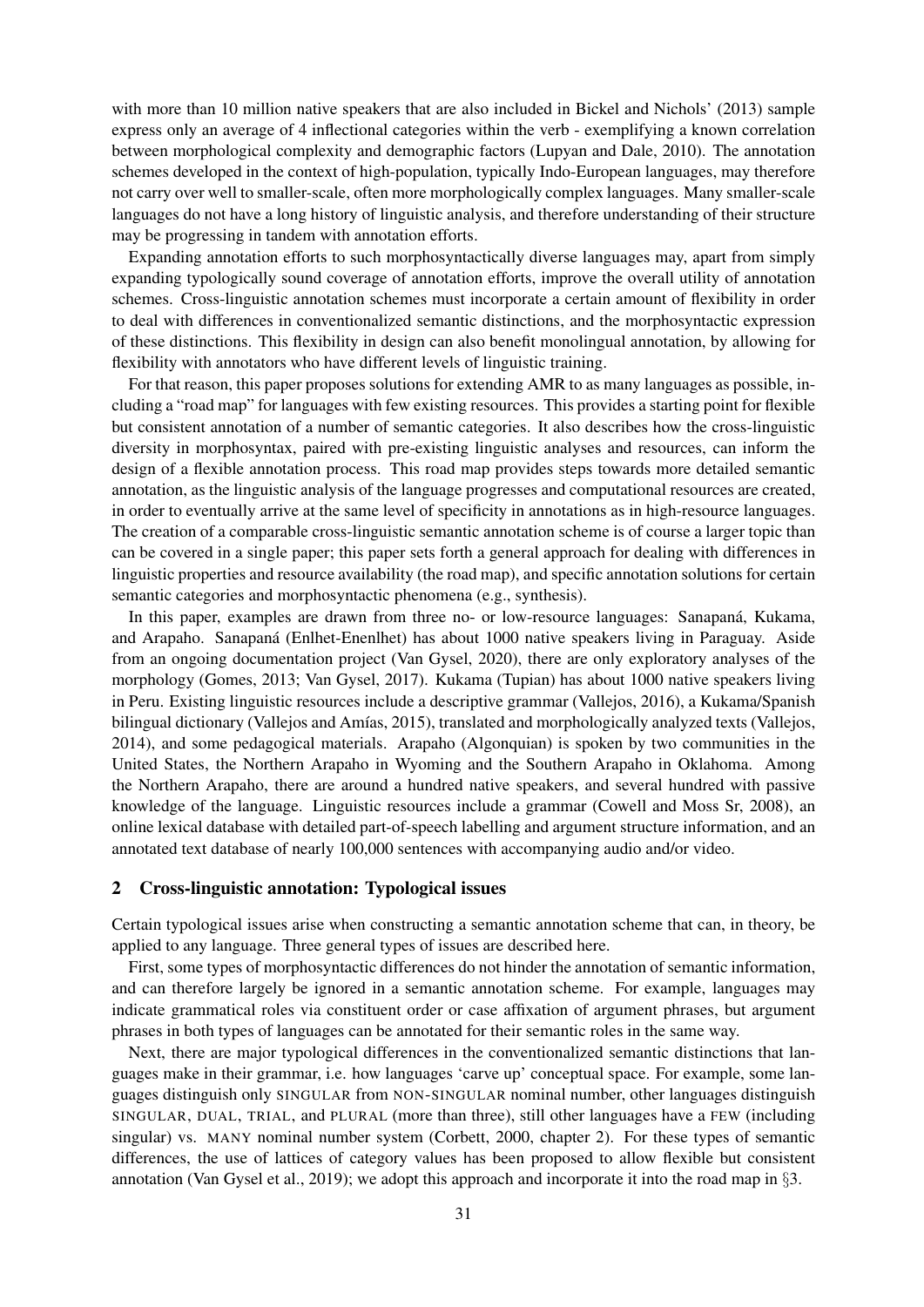Finally, languages differ in terms of how concepts are packaged into words and sentences. As discussed in  $\S1$ , languages that are more synthetic, packaging many morphemes/concepts into a single 'multiconcept' word, have not been well-represented in past annotation efforts. This also presents a practical issue: for languages at an earlier stage of documentation, it may not be possible for annotators to morphologically decompose multiconcept words. Therefore, the issue of how to maintain consistent annotation across both more analytic and more synthetic languages will be the main focus of this section.

Even 'word' does not have a consistent definition across languages. Most languages have a languageinternal concept of 'word', at least as a cognitively salient unit of the language (Bolinger, 1963). But these units do not share consistent linguistic traits across languages, nor is there a widely-accepted definition of what should constitute a word across languages (Dixon et al., 2002), but see Zingler (2020).

### 2.1 One predicate instead of two

In many languages, a single verb with derivational morphology may express what is expressed by two verbal words (e.g.., main verb, complement, auxiliary) in English and other analytic languages. In general, we treat derivational morphology as a single predicate along with the verb to which it attaches. Derivational morphology may express phasal aspect, as in 1 from Arapaho.<sup>1</sup> The aspectual marking, whether an affix or a separate word, is not annotated as a separate predicate, since it selects a phase of the event.<sup>2</sup> Derivational morphology may also express an external causing event, shown in 2 from Kukama. For causatives, either a single event with causative semantics is identified or two events are identified, one for the causing event and one for the caused event. This is based on whether negation can apply to the causing event and caused event separately. For derivational morphology, as in Kukama, negation would scope over both events, meaning that it is construed as a single event and annotated as such. In English, causative auxiliaries can be negated separately from the caused event (e.g., *Grandmother didn't make the kid drink / Grandmother made the kid not drink*); therefore, two events are identified.

- (1) ceesisnoo'oebiicitiit. ceesis-noo'oe-biicitii-t IC.begin-around-bead.s.t.-3S 'She is starting to bead around it.'
- (c / biicitii 'bead s.t.' :Actor (a / '3S') :Undergoer (u / '3S') :aspect Activity :modstr Aff)
- (b / bead s.t. :Actor (s / she) :Undergoer (i / it) :aspect Activity :modstr Aff)
- (2) nai grandmother drink-CAU kid=PST water=INS kurata-ta churan=ui uni=pu 'Grandmother made the kid drink the water.'
- (k / kuratata 'make drink' :Causer (n / nai 'grandmother') :Actor (c / churan 'kid') :Undergoer (u / uni 'water') :aspect Performance :modstr Aff) (d / drink :Cause (m / make :Actor (g / grandmother) :aspect Performance :modstr Aff) :Actor (k / kid) :Undergoer (w / water) :aspect Performance :modstr Aff)

For modality, as shown in 3 from Arapaho, we apply semantic criteria to determine whether a single predicate or multiple predicates are identified; see §3.3 for a discussion of the modal annotation. If the

 $1$ We present examples with annotations for predicate-argument structure, modal strength and polarity, and aspectual structure; temporal annotations have been omitted. The annotations make use of the general 'Stage 0' participant roles; §3 explains the relevant annotation categories in more detail. Abbreviations used in glosses are the following:  $2 =$  second person;  $3 =$ third person; ALLAT = allative; APPL = applicative; APPRX = approximative; CER = certainty; CAU = causative; DEF = definite; DISTR = distributive; IC = initial change; IMPERF = imperfective; INF = inferred; INS = instrumental; LOC = locative; M = masculine; NARR = narrative;  $PAS = passive$ ;  $PL = plural$ ;  $PST = past$ ;  $REDUP = reduplication$ ;  $S = singular$ ;  $SBI = subjunctive$ .

 $2$ The aspect indicated by the morphology is reflected in the aspect annotation. Inceptive phasal aspect is annotated as ACTIVITY to reflect that the event may be ongoing.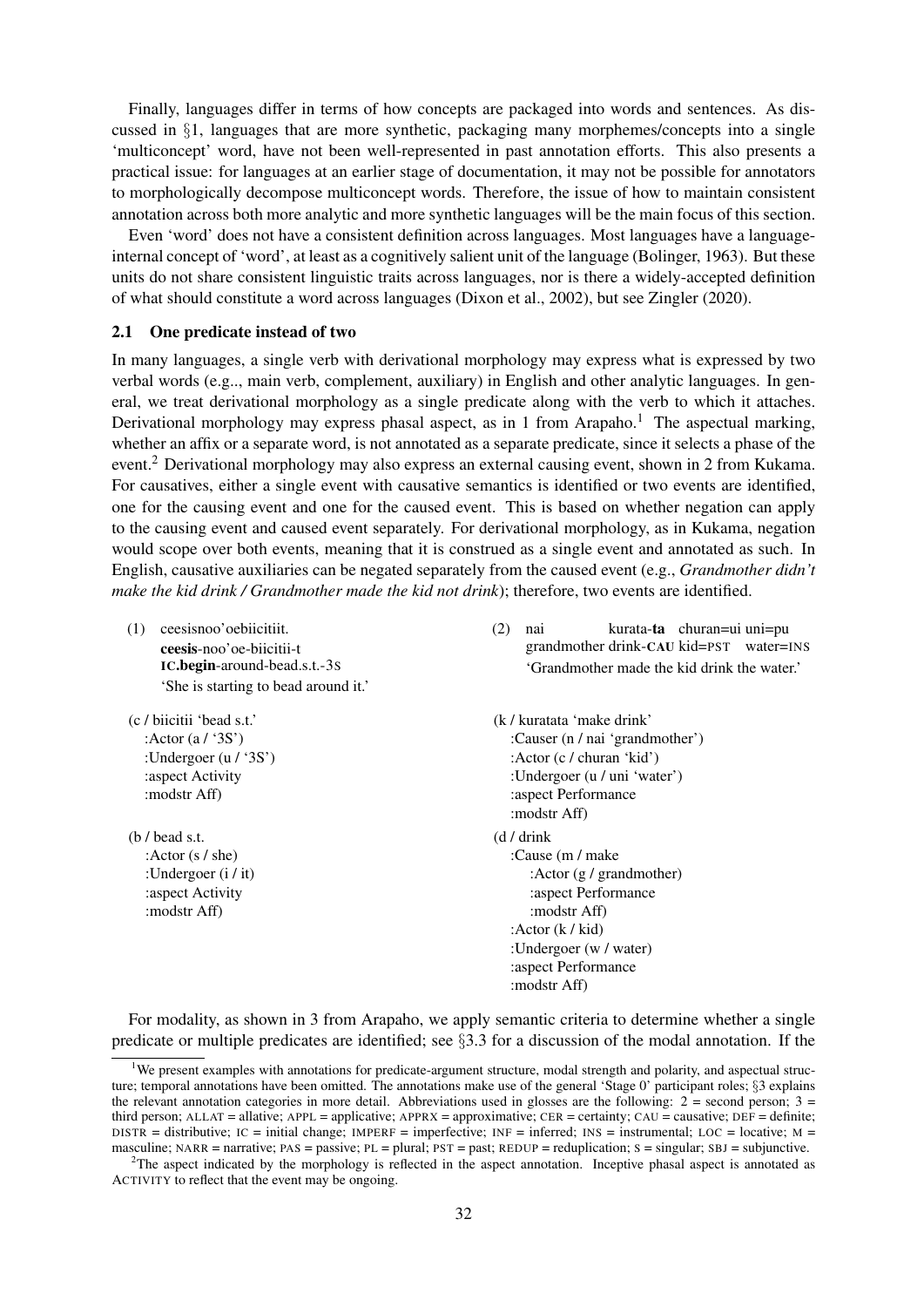modal can itself be modalized (i.e., appear under the scope of another modal), then it is annotated as its own predicate. Since English allows this (e.g., *they might want to take it...*), *want* is annotated as a predicate. But, in the Arapaho, this is not possible, and therefore the modal is annotated in the same predicate as the main verb. While this criterion generally correlates with the expression of the modal as a complement-taking predicate versus an affix on the verb, it relies on semantic criteria that can be applied across languages. In both cases, the modal informs the modal strength annotation of the verb.

| xonouu niibeetwon3eiinein.<br>(3)                          | (w / want)                |
|------------------------------------------------------------|---------------------------|
| xonouu                                                     | : Experiencer $(h / he)$  |
| immediately                                                | :Stimulus $(g/go)$        |
| nii- <b>beet</b> -won-3eiin-ein                            | : Actor $(h)$             |
| IMPERF-want.to-ALLAT-put.inside.a.place-3s/2s              | : aspect Habitual)        |
|                                                            | :Stimulus ( $p / put$     |
| 'Right away he wants to go and put you in jail.'           | : Actor $(h)$             |
|                                                            | :Theme $(y / you)$        |
|                                                            | :Goal $(i / \text{fail})$ |
| (n / beetwon3eiin 'want to go and put s.t. inside a place' | : aspect Habitual)        |
| : Actor $(a / 3S')$                                        | :aspect Habitual          |
| :Theme $(t/2S')$                                           | modstr Aff:               |
| : aspect Habitual                                          | :modal g                  |
| : modstr Neut)                                             | (modal p:                 |

Associated motion is treated similarly. Whether or not motion events are considered a single predicate with the verb or a separate predicate depends on whether locative or directional expressions that occur in the clause correspond to arguments of the motion event (as opposed to arguments or circumstantial locatives modifying the main event). When they are arguments of the motion event, it is identified as a separate predicate; when they are not, it is considered a single predicate with the verb. In the Sanapaná example in 4, no *arrive* predicate is identified in the annotation. The associated motion morphology *-angv-akm* indicates that the seeing event occurs after arriving at a location other than the deictic center. A locative expression can occur with this construction, but there is no evidence that this is an argument of the motion event rather than a circumstantial locative of the *see* predicate. Therefore, only a single predicate is annotated in Sanapana. In English, this location can be expressed as an unambiguous argument ´ of the motion event (e.g., *we arrived home and saw...*), so a separate *arrive* predicate is annotated.

|  | $(4)$ netamen apk-el-vet- <b>angv</b> -ay- <b>akm</b> -e'                       |  | hlema nenhlet, ang-kelvana. |
|--|---------------------------------------------------------------------------------|--|-----------------------------|
|  | afterwards $2/3$ M-DISTR-see-LOC-PST/HAB-APPRX-V1.NFUT one person $2/3$ F-woman |  |                             |
|  | 'Afterwards, they arrived and saw a person, a woman.'                           |  |                             |

| (v / engvetangvayam 'arrive and see' | (a / arrive                 |
|--------------------------------------|-----------------------------|
| :Experiencer (a1 / apk-el- '3PL.M')  | : Actor $(t / \text{they})$ |
| :Stimulus (n / nenhlet 'person'      | :aspect Performance         |
| :mod (a2 / angkelvana 'woman')       | :modstr Aff)                |
| : quant $1$ )                        | $(s / \text{see})$          |
| :aspect State                        | : Experiencer $(t)$         |
| : modstr Aff)                        | :Stimulus ( $p / person$    |
|                                      | $\mod(w / \text{woman})$    |
|                                      | : quant $1)$                |
|                                      | :aspect State               |
|                                      | :modstr Aff)                |

### 2.2 One word containing predicate and arguments

Languages can also package together concepts that cut across the event-participant distinction that is fundamental to semantic annotation schemes that rely on predicate-argument structure, such as AMR. For these types of multiconcept words, namely pronominal indexation and noun incorporation, both a predicate and an argument are identified at all stages of the road map.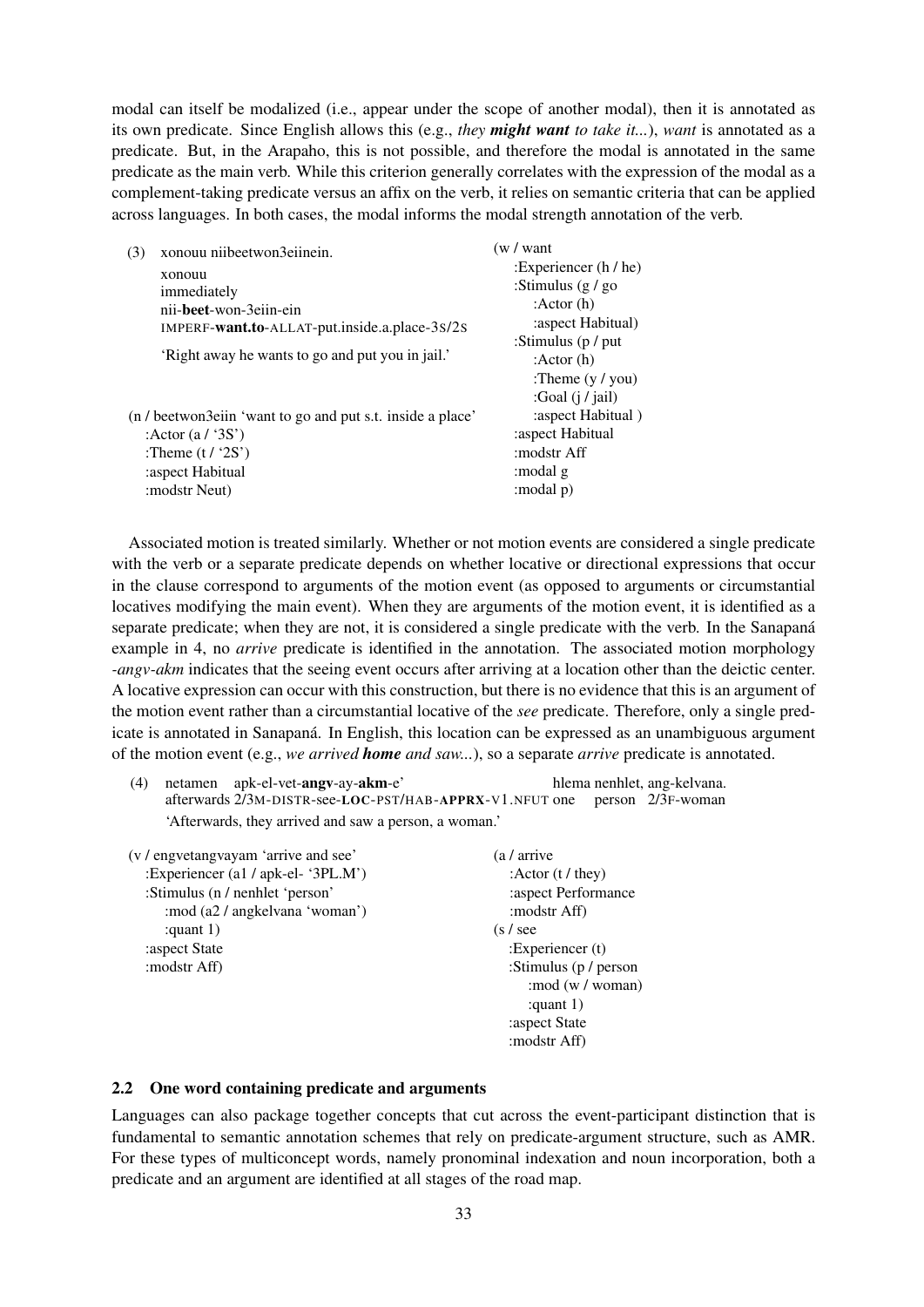In many languages, participants are indexed on the verb; this is often called agreement or pronominal affixation. In certain constructions, participants are signalled only through indexation and not expressed elsewhere in the clause. We treat the indexed participants as pronouns and identify both a predicate and an argument (or arguments) for a single word. This can be seen in examples 1, 3, and 4 above.

Noun incorporation involves a word that expresses both a predicate and an argument. Mithun (1984) identifies four types based on their structure and function across languages. These types of noun incorporation exist on a grammaticalization cline, with languages that exhibit the more grammaticalized types also exhibiting the less grammaticalized types. Example 5 shows Type I incorporation, the least grammaticalized, and 6 shows Type IV incorporation, the most grammaticalized, both from Arapaho.

(5) he'ih'iixooxookbixoh'oekoohuutoono'

He'ih'ii-xoo-xook-NARR.PST.IMPERF-REDUP-throughbixoh'oekoohuutoo-no' act.so.that.hand.appears.quickly-PL

'they were sticking their hands right through them [the ghosts] to the other side'

(6) hoono' nuhu' tihciinii'eihiinit, he'ih'etoocein nuhu' hitiine' nuhu' hoote.

> hoono' nuhu' tih-cii-nii'eihiini-t not.yet this when.PST-NEG-be.eagle-3.S he'ih-'etoocein NARR.PST-pull.**rope-like.thing.**out this nuhu' hi-tiin-e' 3s-mouth-LOC this sinew nuhu' hoote

'At the [time] when he wasn't yet an eagle, he took [it] out of his mouth, the sinew.'

(b/ bixoh'oekoohuutoo 'stick hands through' :Actor (a1 / '3PL') :Theme (t / 'hands') :Undergoer (g / '[ghosts]') :aspect Endeavor :modstr Aff)

(e / 'etoocein 'pull rope-like thing out' : Actor  $(a / '3S')$ :Theme (h1 / hoote 'sinew') :Material/Source (h2 / hi-tiin-e' 'his mouth' :part-of a) :Temporal (h3 / have-role-91 :ARG0 (a) :ARG1 (n / nii'eihiini 'be eagle') :aspect State :modstr Neg) :aspect Performance :modstr Aff)

Type I noun incorporation doesn't allow the addition of a syntactic argument that corresponds to the incorporated noun. Type IV noun incorporation, often called classificatory constructions, incorporates a more general noun into the verb, whose referent can be made more specific by the addition of a syntactic argument in the clause. In the less grammaticalized types of noun incorporation (Types I-III), both a predicate and arguments are identified, as in 5. The more grammaticalized types of noun incorporation, as in 6, are treated like derivational morphology and only a predicate is identified.<sup>3</sup>

## 2.3 Nonverbal clauses: Different packaging of "predicate" and arguments

Nonverbal clauses, such as locative, possessive, object, and property predication, and equational clauses, vary across languages in terms of how concepts are packaged into words (Stassen, 1997; Stassen, 2009). There are three nonverbal clause strategies, two of which are problematic for the predicate-argument structure of AMR. $4$  These strategies are shown in 7 and 8 from Kukama. In 7, the theme participant and the noun 'shaman' each correspond to a single word, but the predication does not map to a specific word, though it is inherent in the construction. This poses a problem in annotating the "predicate" of the clause. In 8, the possessum and the predication correspond to the same word, that is, an "argument" is predicativized. Like participant indexation and noun incorporation, these types of constructions pose a problem for the annotation of predicate-argument structure. From a semantic perspective, it's important that the different strategies receive comparable annotations, since they have the same meaning.

 $3$ Due to space limitations, the English translation annotations for these examples are included in the supplementary material. <sup>4</sup>The third strategy is the use of a verb separate from either participant, such as *have* in the English translation of 8, or the

copula in the translation of 7.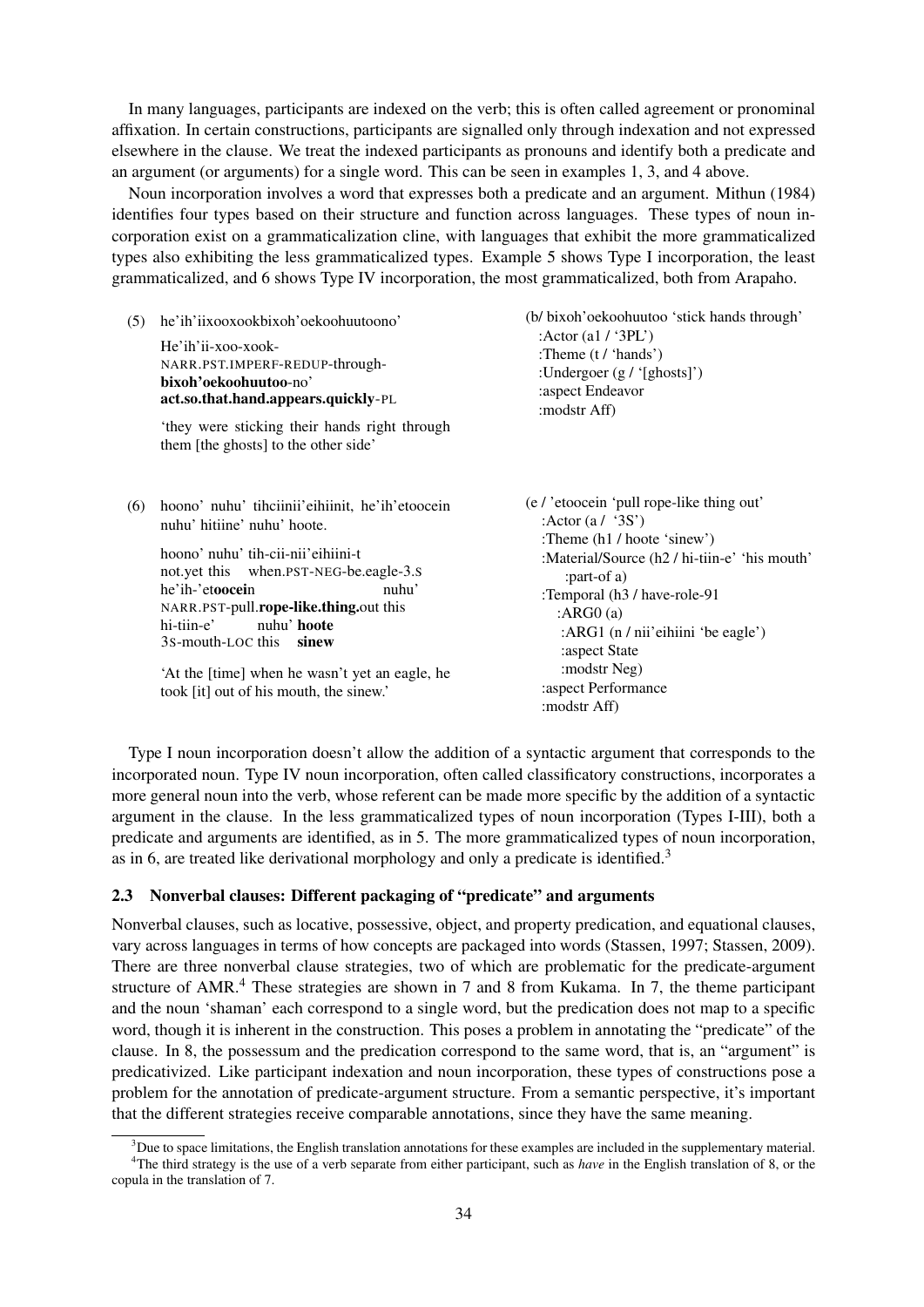These two different problematic strategies require different solutions. In the case of predicativized arguments as in 8, we use the same solution as for pronominal affixes and less-grammaticalized noun incorporation: both a nonverbal clause function and argument are identified and annotated separately. When there is no predicate, as in 7, then we assume that the annotator is able to recognize the type of nonverbal clause function, and use an abstract predicate in the annotation.

(7) ajan kunumi this young.man shaman tsumi 'This young man is a shaman.' (h / have-role-91 :ARG0 (k / kunumi 'young man') :ARG1 (t / tsumi 'shaman') :aspect State :modstr Aff)

(8) Mijiri-tin Miguel-CER canoe-owner iara-vara 'Miguel does have a canoe.' (Lit. 'Miguel is a canoe-owner')

| $(e / iara$ -yara 'has canoe'  | $(h / \text{have-}03)$    |
|--------------------------------|---------------------------|
| : $ARG0$ (m / Mijiri 'Miguel') | : $ARG0$ (m / Miguel)     |
| :ARG1 $(i / iara 'cano')$      | :ARG1 $(c / \text{cano})$ |
| aspect State:                  | :aspect State             |
| modstr Aff):                   | :modstr Aff)              |

Some of the nonverbal clause functions have specialized predicates in AMR, but not all; we propose additional predicates for those functions (see Table 1; ARG0 is always an argument, but ARG1 may be predicativized). The first four types in Table 1 describe possession and location. Possession and location may be predicated of the possession and the spatial figure, as in *This bicycle belongs to my brother* and *The bicycle is in the garage*. However, possession and location may be used in a context in which the information is presented as 'thetic' or 'all-new' in the terms of Lambrecht's (1994) theory of information structure (cf. the contrast between 'have' and 'belong' possession in Heine (1997)). One common thetic function is presentational, as in *I have one brother* or *In the garage was a single bicycle*. AMR has predicates for thetic possession (HAVE-03) and predicative location (HAVE-LOCATION-91); we add predicates for thetic location (EXIST-91) and predicative possession (BELONG-01).

The predication of properties (*Susan is smart*) and object categories (*Susan is a professor*) can be distinguished straightforwardly. AMR uses HAVE-MOD-91 for property predication and some types of object predication; we propose to restrict it to property predication. Other types of object predication are expressed in AMR with HAVE-REL-ROLE-91 or HAVE-ORG-ROLE-91; we propose a superordinate predicate HAVE-ROLE-91 that covers all object predication clauses. Finally, equational sentences (*He is the father of the bride*), corresponding to Lambrecht's identificational information structure, are challenging to distinguish from object predication in context (see Stassen (1997, 106-111)). Where this can be done, we propose to use the predicate IDENTITY-91.

| <b>Clause type</b>               | <b>Predicate</b> | ARG0       | ARG1                   |
|----------------------------------|------------------|------------|------------------------|
| thetic/presentational possession | have-03          | possessor  | possession             |
| predicative possession           | belong-01        | possession | possessor              |
| thetic/presentational location   | exist-91         | location   | theme                  |
| predicative location             | have-location-91 | theme      | location               |
| property predication             | have-mod-91      | theme      | property               |
| object predication               | have-role-91     | theme      | <i>object category</i> |
| equational                       | identity-91      | theme      | equated referent       |

|  |  |  | Table 1: Nonverbal clause predicates |
|--|--|--|--------------------------------------|
|--|--|--|--------------------------------------|

## 3 The road map

Section 2 covered solutions to typological issues that are raised by the inclusion of low- and no-resource languages in semantic annotation efforts. This section puts forth a "road map" approach to annotation, which synthesizes the typological solutions with practical solutions for the inclusion of languages with few existing computational or documentary resources.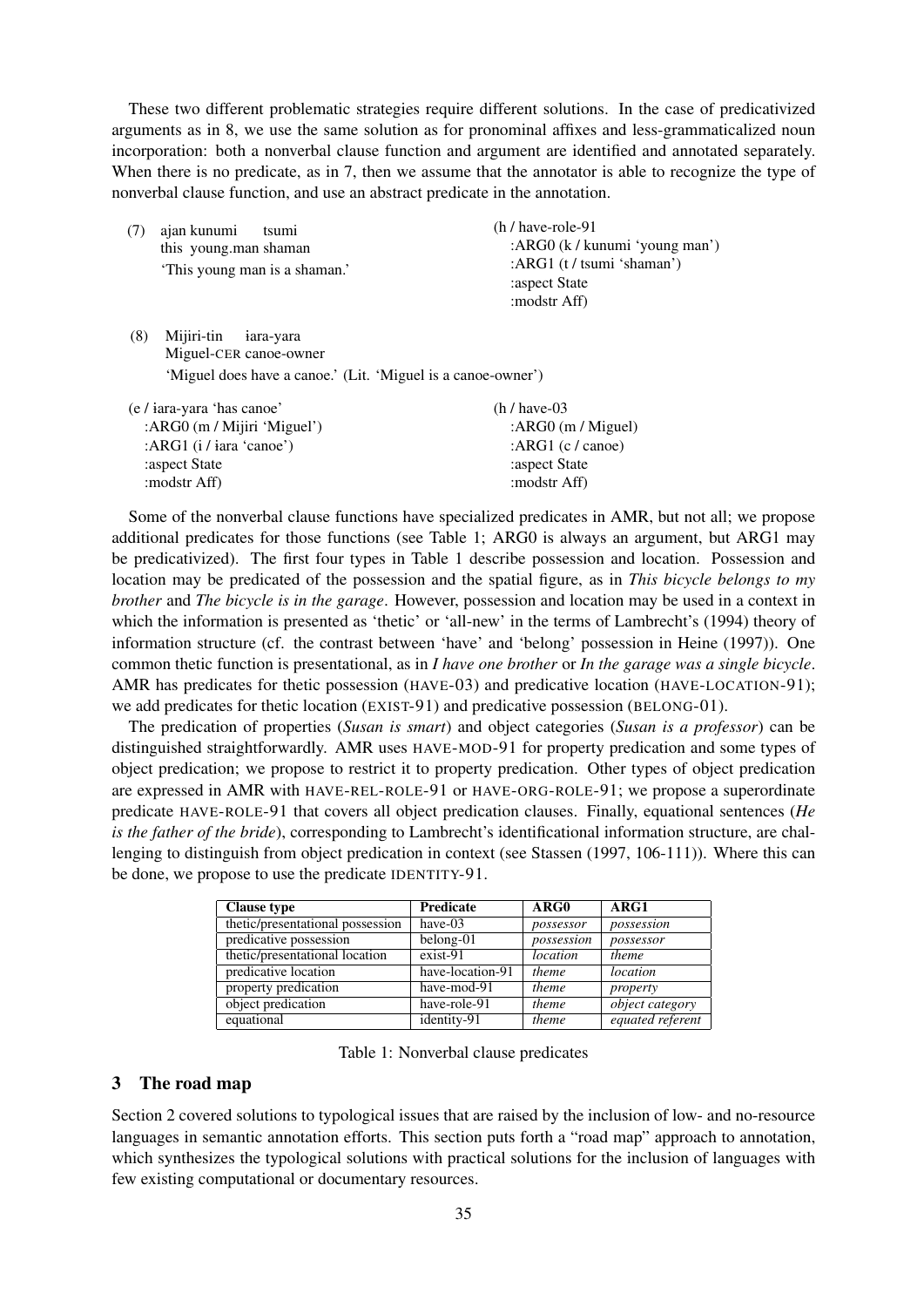|                           | Stage 0                                                                                           | Stage 1                                         |
|---------------------------|---------------------------------------------------------------------------------------------------|-------------------------------------------------|
| <b>Annotation targets</b> | indicate derivational morphological relations in<br>treat derivational morphology as single word, |                                                 |
|                           | separate inflectional morphology                                                                  | lexicon                                         |
| Aspect                    | coarse-grained categories on lattice                                                              | fine-grained categories on lattice              |
| <b>Modal strength</b>     | annotate with only MODSTR and placeholder                                                         | use modal lexicon with modal strengths, fill in |
|                           | values; no conceivers                                                                             | remaining unspecified modal strengths           |
| <b>Participant roles</b>  | general semantic roles                                                                            | lexicalized roles, annotate implicit roles      |

Table 2: Road map annotation stages

The road map approach both ensures comparability across diverse languages, and allows for flexibility in the annotation of any one language. The road map specifies a starting point for languages with few resources (Stage 0), the end point for fully specified annotation (Stage 1), and a process for moving between these, defined for each annotation category. These are not discrete annotation stages, and languages will move gradually from the Stage 0 to Stage 1 annotation. Where a language begins on the road map for each annotation category is determined by the typological features of its grammar, its state of documentation, and the computational resources developed thus far.

The road map allows for flexibility across languages and annotation categories. Languages with a paucity of linguistic or computational resources can still begin annotation efforts. Languages with typological features that complicate the annotation of certain semantic categories can still be annotated for those categories, albeit at a less detailed level. Within a language, different annotation categories may be annotated at different stages, depending on the language's typological features and existing resources.

The road map approach also ensures comparability across languages, even when languages are at different stages, because annotation values retain their meaning across the road map stages. This also ensures that different-stage annotations for the same language are compatible. As annotation and documentation efforts continue, the annotation of a language may progress along the road map. But, the annotations done at the beginning stages are still accessible and comparable to the later stage annotations. For languages that have limited resources in terms of time investment by speakers and/or field linguists, having this type of compatibility built into the annotation scheme is critical.

The remainder of this section will demonstrate how the road map approach functions with regard to a number of annotation categories: annotation targets, participant roles, aspect, and modal strength and polarity. The road map for these categories is summarized in Table 2.

### 3.1 Annotation targets

The main cross-linguistic issues with the identification of annotation targets (i.e., predicates and arguments) are the types of multiconcept words covered in §2. The annotation of multiconcept words is the same throughout the stages of the road map; however, their representation in the lexicon builds up in complexity. For example, verbs with derivational morphology are first treated as different words than their non-derived counterparts in the lexicon. As the understanding of the language progresses, multiconcept words are morphologically decomposed and morphological relations are added to the lexicon.

The identification of a span of text for each annotation target is determined by the language experts for each language, since what is considered the 'citation form' of a word differs across languages. Fusional morphology, such as that for pronominal indexation in Arapaho (see 3, 5, 6 above), cannot be split apart at any stage of the road map and therefore a span of text is not indicated for those arguments.

#### 3.2 Aspect

Aside from the multiconcept word issues with regard to aspectual morphology discussed above, the main issue with aspect annotations cross-linguistically is that languages differ widely in terms of which aspectual distinctions are conventionalized in their grammar. In order to resolve these differences, we utilize the aspectual lattice from Van Gysel et al. (2019), shown in the supplementary material. It ranges from the most coarse-grained categories of IMPERFECTIVE and PROGRESSIVE, to ATELIC PROCESS and PERFECTIVE, to the 'basic' level of STATE, ACTIVITY, ENDEAVOR, and PERFORMANCE, and finally, very fine-grained categories, such as POINT STATE or DIRECTED IRREVERSIBLE ACHIEVEMENT.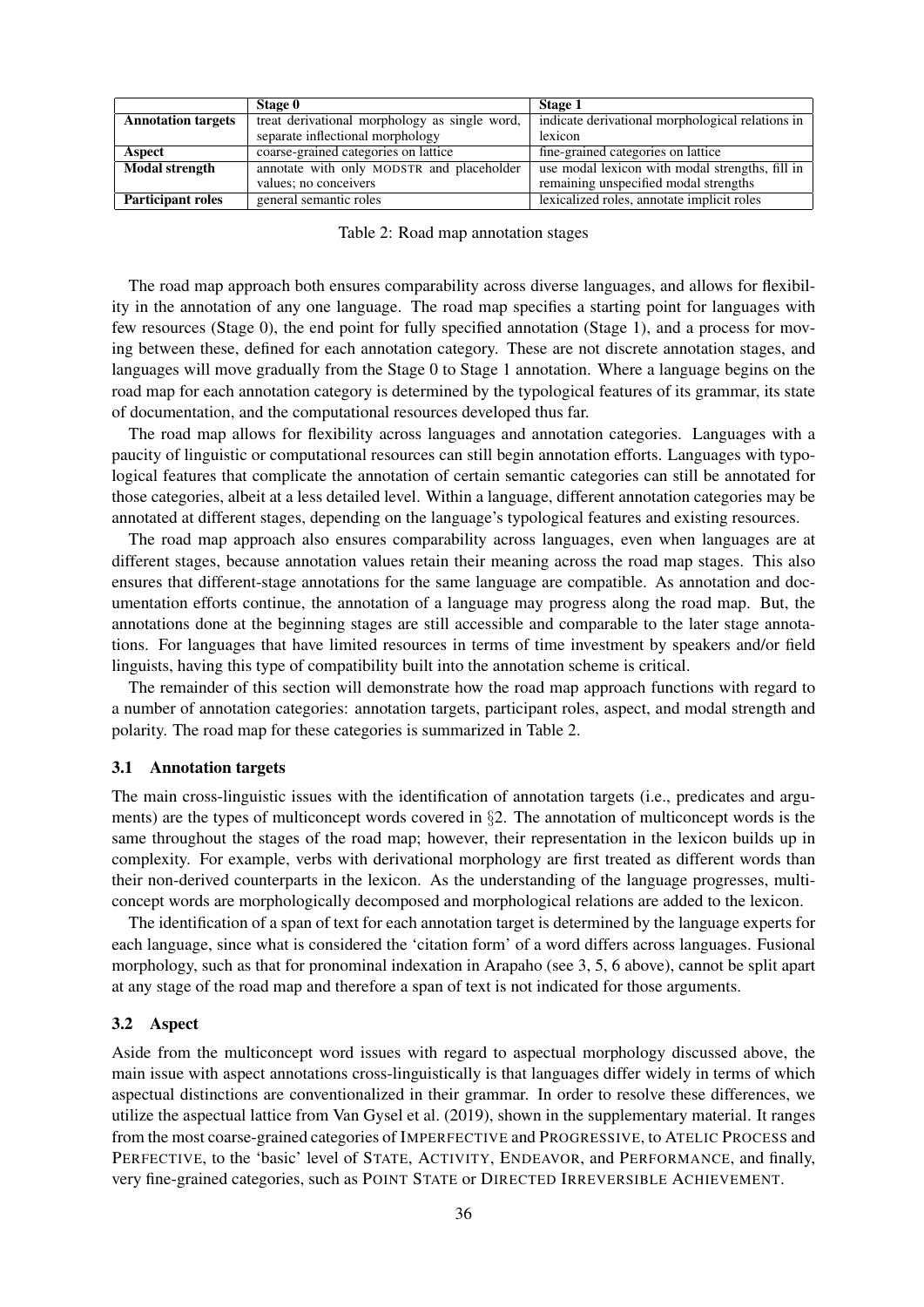For a language at an earlier stage of linguistic analysis, it may not be clear to the annotator which of the more fine-grained aspect values should apply. Therefore, annotators may select a more coarsegrained category on the lattice. For example, the linguistic analysis of aspect in Sanapana, in 9, is still ´ under way. The aspectual implications of the suffixal morphology (specifically, the passive *-akp* which also functions as a reciprocal, and the subjunctive *-o*), are not yet fully understood. Therefore, the more coarse-grained ATELIC PROCESS value is used, instead of an ACTIVITY or ENDEAVOR value.

(9) tenyo then apk-ehl-pa'met-kes-akp-o=hla 2/3M-DISTR-talk-APPL-PAS.M-SUBJ=INF ap-yavokhoho. 2/3M-all 'Then they were all talking to each other.' (p / ehlpa'metkesamma'ap 'speak to each other' :Actor (a / apyavokhoho 'all') :Recipient (a / apyavokhoho 'all') :aspect Atelic Process :modstr Aff)

Stage 2 of the aspect annotation uses the more fine-grained categories on the aspect lattice. Example 5 above from Arapaho expresses an event that is aspectually similar to 9. Since Arapaho has a longer history of linguistic study, the more fine-grained annotation of ENDEAVOR can be applied.

#### 3.3 Modal strength and polarity

We follow Vigus et al. (2019) in representing modal strength and polarity as a dependency structure. The nodes are events or conceivers (i.e., a source, an entity whose perspective on an event is modeled in the text). The edges in the dependency structure correspond to epistemic strength and polarity values; event nodes are the children of either conceivers or other events on whom they depend for their modal value.

Like aspect, languages differ in the modal strength distinctions that are conventionalized in their grammar and therefore we use a typological lattice, shown in the supplementary materials. This lattice is based around a FULL vs. PARTIAL vs. NEUTRAL modal strength distinction; the coarse-grained categories are NON-FULL and NON-NEUTRAL; the finer-grained categories include WEAK PARTIAL, STRONG NEU-TRAL, etc. These combine with an AFFIRMATIVE/NEGATIVE polarity distinction.<sup>5</sup>

The Stage 0 annotation involves the underspecification of some parts of the modal dependency structure. Events are annotated for their modal strength (MODSTR) using the lattice, but conceivers are unspecified. Some event types receive special annotations; two of these are events under the scope of a modal predicate, and events under the scope of a reporting/speech predicate.<sup>6</sup> A placeholder MODAL value is used for modal predicates; and a QUOT value is used for reporting predicates. Events under the scope of modals don't receive a MODSTR value; reported events do receive a MODSTR value in the same way as other predicates. This way, events under the scope of other predicates in the modal dependency receive a consistent annotation, while annotators avoid the complexity of annotating the full dependency structure. This annotation for modal predicates is shown above in the English translation of 3.

The MODAL and QUOT values can be automatically converted into an underspecified dependency structure; the participant role annotation can also be leveraged to specify conceivers (e.g., the EXPERIENCER of a modal predicate is its conceiver). The modal strength imparted by modal predicates is unspecified in the dependency structure at Stage 0. Stage 1 involves adding this information to the lexicon entries for modal predicates (e.g., *want* imparts a NEUT strength on its complement) and filling in other unspecified values to reach a fully specified modal dependency structure.

#### 3.4 Participant roles

Semantic role annotation is one category where issues related to typological differences and resource disparities intersect. As has been noted in the verbal semantic literature (Croft, 2012; Hartmann et al., 2014), semantic roles, such as AGENT or PATIENT are difficult to apply consistently across languages.<sup>7</sup>

<sup>6</sup>Conditionals and purpose clauses also receive special placeholder annotation values, COND and PURP respectively.

 $<sup>5</sup>$ In this paper, we use the default level annotations to yield six modal strength values: full affirmative AFF, partial affirmative</sup> PARTAFF, neutral affirmative NEUTAFF, neutral negative NEUTNEG, partial negative PARTNEG, and full negative NEG.

<sup>&</sup>lt;sup>7</sup> For example, transfer constructions can realize either the giver as subject (*I gave the cat some wet food*), or the recipient as subject (*the cat received her wet food*). This varies both within and across languages, making it unclear which participant should receive the AGENT semantic role.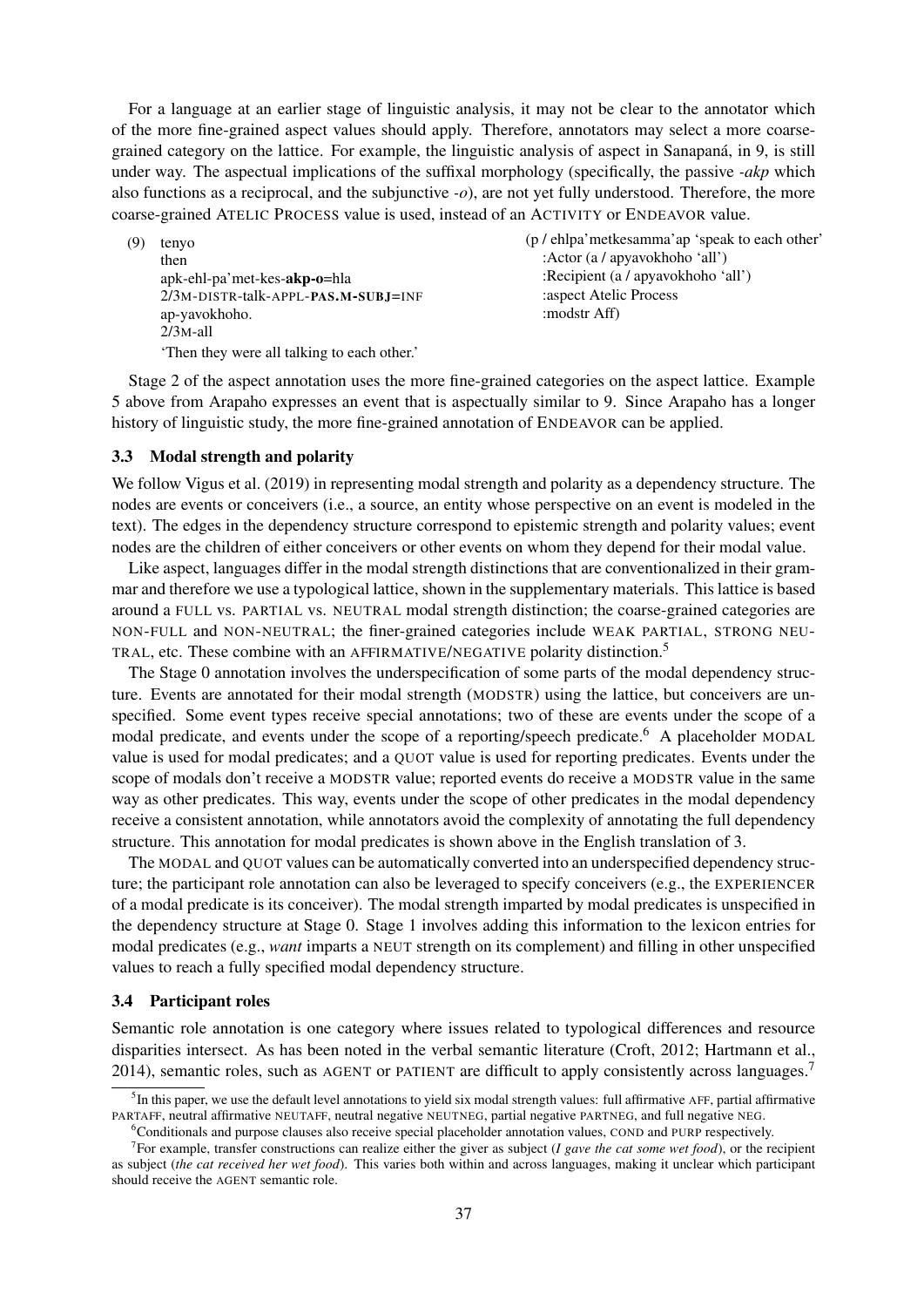| Central roles    | Actor, Undergoer, Theme, Recipient, Force, Causer, Experiencer, Stimulus         |
|------------------|----------------------------------------------------------------------------------|
| Peripheral roles | Instrument, Companion, Material/Source, Place, Start, Goal, Affectee             |
|                  | Roles for entities and events   Cause, Manner, Reason, Purpose, Temporal, Extent |

#### Table 3: UMR non-lexicalized roles

Therefore, both typological research (Hartmann, 2013; Malchukov and Comrie, 2015) and semantic annotation (e.g., PropBank) have moved away from general semantic roles and towards microroles, or lexicalized semantic roles. Roles are defined for each verb (e.g., *eat* has an EATER and FOOD); this allows for valid cross-linguistic comparison in typology and consistency in semantic annotation.

The major drawback of this approach is that it requires an existing lexicon complete with lexicalized roles for the verbs in a language. For languages that do not have this, the creation of such a resource is a rather large hurdle to overcome in order to begin annotation. Therefore, the road map moves from more general semantic roles at Stage 0 to lexicalized microroles at Stage 1. For languages that have PropBankstyle frame files created, annotation can begin at Stage 1. For languages that do not, annotation begins with general semantic roles at Stage 0, while simultaneously building up a lexicon of frame files.

Stage 0 of the road map involves selecting a label for each participant from a set of general (i.e., non-lexicalized) semantic roles, shown in Table 3. This inventory is largely an extension of the AMR inventory of non-core roles, with roles added for core arguments such as STIMULUS. These additions are based upon the cross-linguistic argument realization patterns in the ValPaL database (Hartmann, 2013); this ensures that the labels reflect distinctions that are common in the grammatical systems of the world's languages. At Stage 0, implicit (i.e., unexpressed) participants are not annotated; this is shown in the Arapaho example in 3 above, where the goal participant is not annotated, as it is not overly expressed.

In order for a language to progress along the road map with regard to participant roles, Stage 0 also involves beginning to set up a lexicon with frame files. Within each frame file, the mapping between a lexicalized semantic role and its non-lexicalized counterpart is indicated. This way, annotations at different stages of the road map will be comparable with each other. As frame files are created, annotators use the lexicalized roles for verbs that have them; for other verbs, the general semantic roles are used. At Stage 1, the lexicalized roles are used; this is shown below for example 3 in  $\S$ 2.1. In Arapaho, the existing lexical description with argument structure information can be leveraged in annotation to create frame files like the one shown below. Stage 2 also involves the annotation of implicit roles, based on the frame files; therefore, the goal (ARG2) participant for example 3 is annotated.

predicate: BEETWON3EIIN arguments: ARG0: putter  $\rightarrow$  ACTOR ARG1: put thing  $\rightarrow$  THEME ARG2: putting goal  $\rightarrow$  GOAL (n / beetwon3eiin 'want to go and put s.t. inside a place' :ARG0 (a / '3S') :ARG1 (t / '2S') :ARG2 (g / 'jail') :aspect Habitual :modstr Neut)

## 4 Conclusion

This paper recognizes issues not previously dealt with in the annotation of cross-linguistic semantic information: multiconcept words and no-resource languages. As multiconcept words are more common in languages with a smaller speech community, they have not been dealt with in past annotation schemes. We present solutions for extending AMR across languages, including the annotation of multiconcept words; these depend on the semantic category of the concept. We have also outlined a road map approach to beginning annotation on very low or no-resource languages, ensuring that the annotation is truly crosslinguistic in terms not only of typological diversity but of resource availability as well.

## 5 Credits

We gratefully acknowledge the support of the National Science Foundation Award Nos. 1764091 to the University of New Mexico and 1764048 to the University of Colorado (Collaborative Research: Building a Uniform Meaning Representation for Natural Language Processing).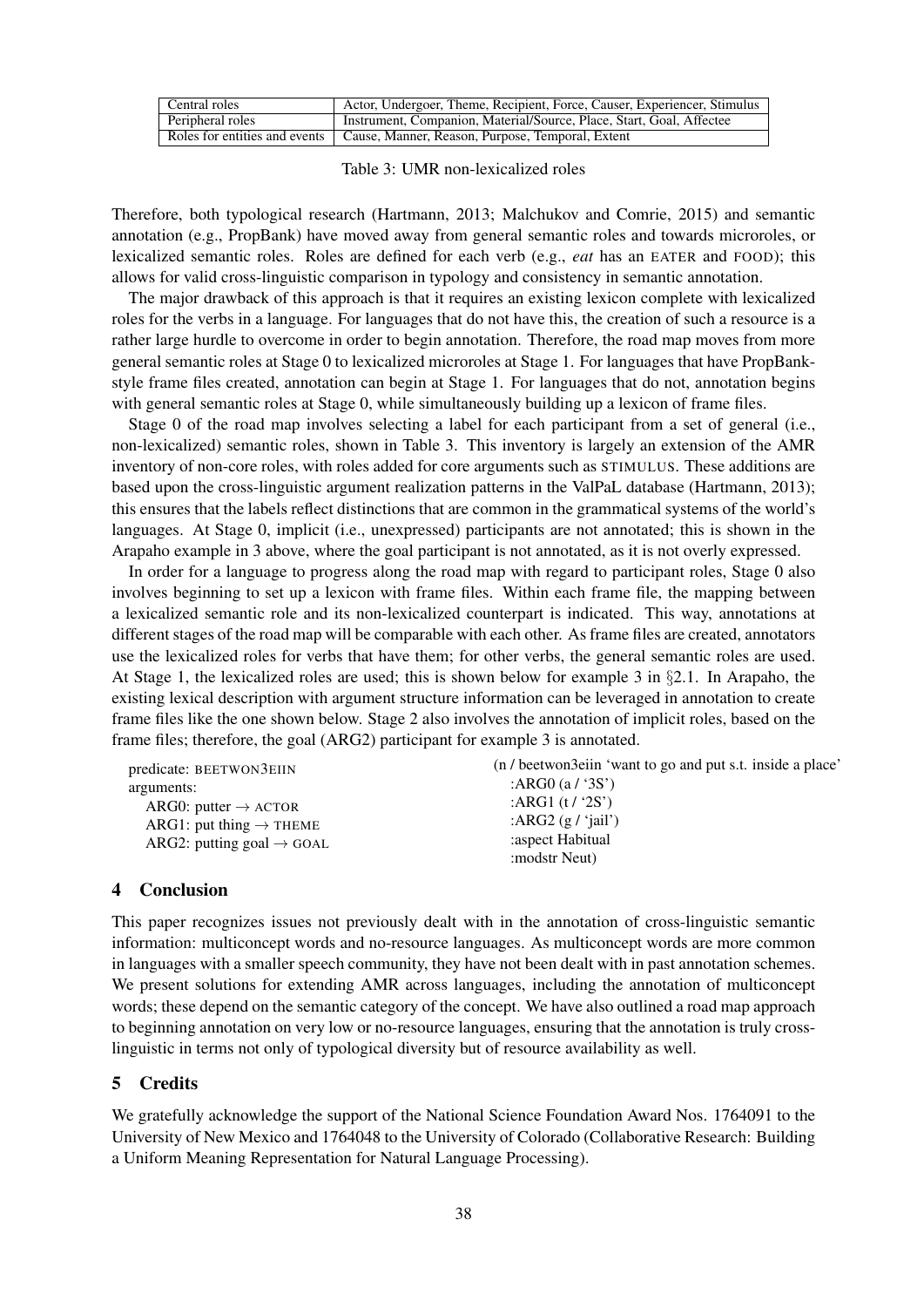#### References

- Lasha Abzianidze, Rik van Noord, Hessel Haagsma, and Johan Bos. 2020. The first shared task on discourse representation structure parsing. *arXiv preprint arXiv:2005.13399*.
- Laura Banarescu, Claire Bonial, Shu Cai, Madalina Georgescu, Kira Griffitt, Ulf Hermjakob, Kevin Knight, Philipp Koehn, Martha Palmer, and Nathan Schneider. 2013. Abstract meaning representation for sembanking. In *Proceedings of the 7th Linguistic Annotation Workshop and Interoperability with Discourse*, pages 178–186, Sofia, Bulgaria, August. Association for Computational Linguistics.
- Balthasar Bickel and Johanna Nichols. 2013. Inflectional synthesis of the verb. In Matthew S. Dryer and Martin Haspelmath, editors, *The World Atlas of Language Structures Online*. Max Planck Institute for Evolutionary Anthropology, Leipzig.
- Dwight Bolinger. 1963. The uniqueness of the word. *Lingua*, 12(2):113–136.
- Johan Bos, Valerio Basile, Kilian Evang, Noortje J Venhuizen, and Johannes Bjerva. 2017. The groningen meaning bank. In *Handbook of linguistic annotation*, pages 463–496. Springer.
- Greville G. Corbett. 2000. *Number*. Cambridge University Press.
- Andrew Cowell and Alonzo Moss Sr. 2008. *The Arapaho language*. University Press of Colorado.
- William Croft. 2012. *Verbs: Aspect and causal structure*. Oxford University Press, Oxford.
- Marie-Catherine de Marneffe, Timothy Dozat, Natalia Silveira, Katri Haverinen, Filip Ginter, Joakim Nivre, and D. Manning, Christopher. 2014. Universal stanford dependencies: A cross-linguistic typology. In *Proceedings of the Ninth International Conference on Language Resources and Evaluation (LREC'14)*, pages 4585–4592. European Language Resources Association (ELRA).
- Robert MW Dixon, Alexandra Y Aikhenvald, et al., 2002. *Word: A cross-linguistic typology*, chapter Word: a typological framework, pages 1–41.
- David M Eberhard, Gary F. Simons, and Charles D. Fennig. 2020. Ethnologue: Languages of the world. twentythird edition. http://www.ethnologue.com.
- Antonio Almir Silva Gomes. 2013. *Sanapana uma lingua maskoy: Aspectos gramaticais ´* . Ph.D. thesis, Universidade Estadual de Campinas.
- Iren Hartmann, Martin Haspelmath, and Michael Cysouw. 2014. Identifying semantic role clusters and alignment types via microrole coexpression tendencies. *Studies in Language. International Journal sponsored by the Foundation "Foundations of Language"*, 38(3):463–484.
- Martin Taylor Bradley (eds.) Hartmann, Iren Haspelmath, editor. 2013. *Valency Patterns Leipzig*. Max Planck Institute for Evolutionary Anthropology, Leipzig.
- Bernd Heine. 1997. *Possession: Cognitive sources, forces, and grammaticalization.* Cambridge Studies in Linguistics. 83. Cambridge University Press, Cambridge.
- Hans Kamp and Uwe Reyle. 2013. *From discourse to logic: Introduction to modeltheoretic semantics of natural language, formal logic and discourse representation theory*, volume 42. Springer Science & Business Media.
- Knud Lambrecht. 1994. *Information structure and sentence form: Topic, focus, and the mental representations of discourse referents.* Cambridge studies in linguistics: 71. Cambridge University Press.
- Gary Lupyan and Rick Dale. 2010. Language structure is partly determined by social structure. *PloS one*, 5(1):e8559.
- Andrej Malchukov and Bernard Comrie. 2015. *Valency classes in the world's languages*. Walter de Gruyter, Berlin/Boston.
- Jonathan May and Jay Priyadarshi. 2017. Semeval-2017 task 9: Abstract meaning representation parsing and generation. In *Proceedings of the 11th International Workshop on Semantic Evaluation (SemEval-2017)*, pages 536–545.
- Marianne Mithun. 1984. The evolution of noun incorporation. *Language*, 60:847–94.
- Martha Palmer, Daniel Gildea, and Paul Kingsbury. 2005. The proposition bank: An annotated corpus of semantic roles. *Computational linguistics*, 31(1):71–106.